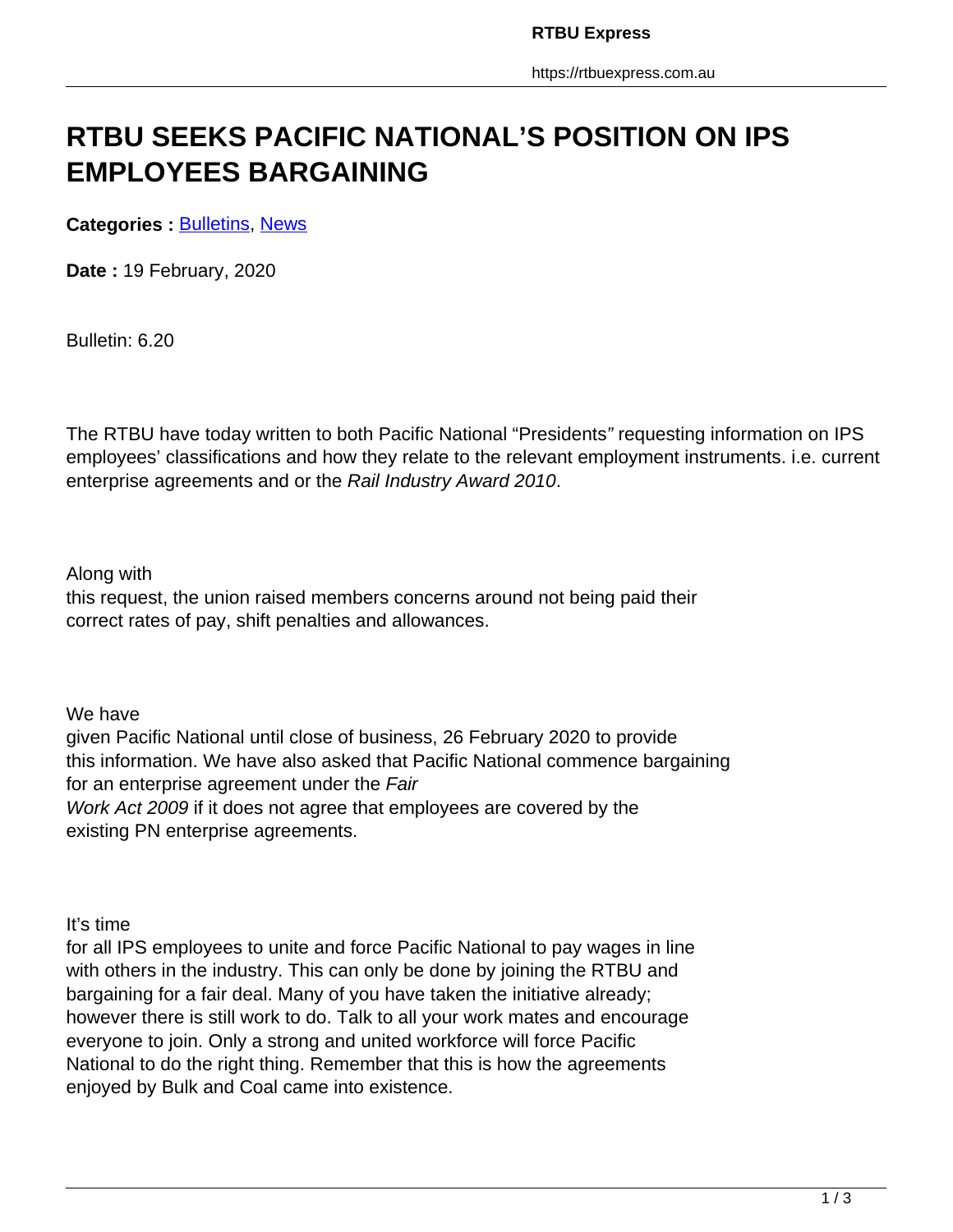### We are

hearing that PN are already talking about improving some conditions, the only reason this is being talked about is because PN know that many employees have joined and are joining the RTBU. Imagine how much can be achieved if everyone joins and stands united.

#### We

encourage each team to discuss and elect a team delegate, someone who is prepared to speak up and work with the union to represent your interests and concerns.

We will let you know Pacific National's response once we receive it.

## **Vale - Zac-El-Khansa**

It was with great sadness we learnt of Zac's recent sudden passing. Our hearts go out to Zac's wife Kylie and young son Sam. Anyone wishing to assist can make a direct donation to Kylie and Sam. Details are on Kylie's Facebook account or you can contact Greg at our office for further details.

 Issued By: Greg Cameron **Projects Officer**

 Authorised By: Alex Claassens **Branch Secretary**